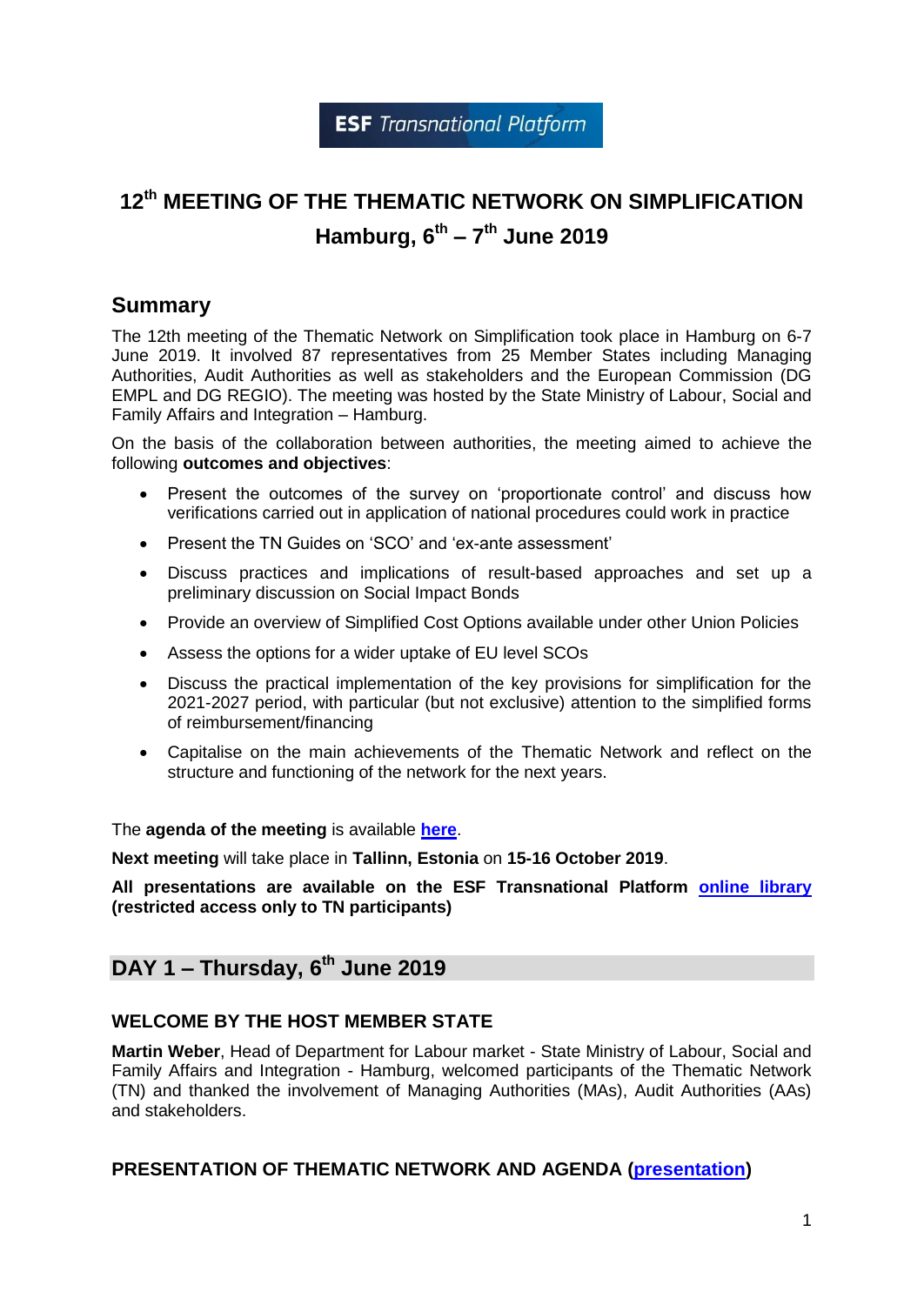**Luca Santin**, TN expert introduced the agenda of the meeting, which was divided into four sessions: audit; administrative costs and result-based approaches; Simplified Cost Options (SCOs); and the future of simplification.

# **SESSION I – AUDIT**

## **I.1 Proportionate control [\(presentation\)](https://ec.europa.eu/esf/transnationality/filedepot_download/2794/2399)**

**Luca Santin** presented the key outcomes of the TN survey on 'proportionate control'. On the basis of the responses provided by the Audit Authorities, the session aimed to discuss how verifications carried out in application of national procedures could work in practice and assess the potential discrepancies between national and EU standards and requirements to carry out management verifications. Discussions were preceded by two case practices presented by **William Noppe** for Belgium-Flanders (**[presentation](https://ec.europa.eu/esf/transnationality/filedepot_download/2794/2398)**), **Zuzana Pikulová** for Slovakia and **Jackie Connolly** for Northern Ireland.

Key points addressed during the Q&A session:

• The implementation of the Flemish project was the result of cooperation between MA and AA to reduce the burden for both sides as well as for beneficiaries while complying with rules. The European Commission (EC) was not approached to approve this project.

• One same sample is used for both first level control and audit.

• No 'big' change in the way the AA work as they still perform audits on concrete actions based on sampling. However, this approach implies less work for the beneficiary, MA and AA and therefore allows the MA and the AA to focus on other high risk areas.

• First level control error is above zero; however, in the last five years the second level control error rate is zero.

## **I.2 - TN guides on ex-ante assessment and SCOs [\(presentation\)](https://ec.europa.eu/esf/transnationality/filedepot_download/2794/2400)**

**Luca Santin** presented the key points to be included in the TN guides on 'ex-ante assessment of SCOs' and draft Terms of Reference and in the TN guide on SCOs . The rationale and outlines of the TN guides was introduced to TN members as well as the analysis of the key outcomes from the peer to peer interviews on good and not-so-good practices.

Participants discussed the key points in groups (outcomes of the peer-review are presented in section III.2 below).

## **SESSION II – ADMINISTRATIVE COSTS AND RESULT-BASED APPROACHES**

#### **II. 1 Administrative costs (and gold-plating practices): what solutions?**

On the basis of the outcomes of the TN survey on 'administrative costs', the session aimed to identify a preliminary set of practices/ countermeasures to reduce administrative costs and enhance the efficiency of ESF management and control. Gold-plating practices at national level were also addressed in the discussion.

A set of practices, in which IT solutions were implemented to support simplification/reduction of administrative costs and burden, were presented from Flanders by **Louis Vervloet** (**[presentation](https://ec.europa.eu/esf/transnationality/filedepot_download/2794/2401)**), from Portugal by **Lilia Melo** (**[presentation](https://ec.europa.eu/esf/transnationality/filedepot_download/2794/2403)**) and from Finland by **Jenni Hyvärinen** (**[presentation](https://ec.europa.eu/esf/transnationality/filedepot_download/2794/2402)**).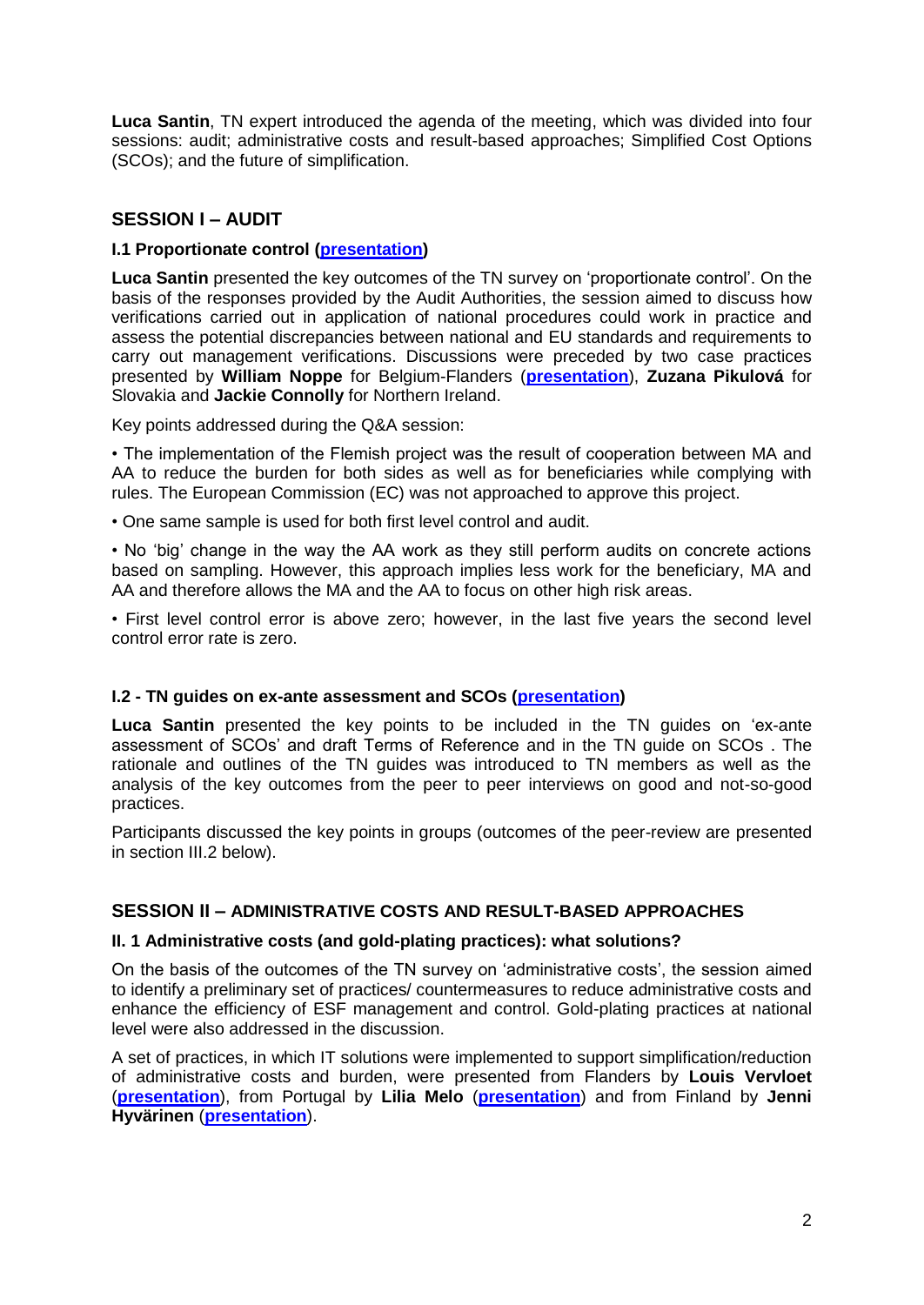Key points addressed during the Q&A of the Flemish case:

• The implementation proved the administration burden was reduced. The system is only relevant at MA level so beneficiaries were not involved as it does not impact what they need to do. The system was, however, discussed with the AA.

• The IT system works with keywords. This is one of the things that are tested and monitored constantly to make sure keywords are correct to assure the correct performance of the IT system.

• No appeal procedure is foreseen in the assessment process of projects as objectivity is guaranteed. Only possibility to appeal is if there were any technical issues.

Key points addressed during the Q&A of the Portuguese case:

• Output indicators are integrated in the IT system

• When it comes to storing and processing microdata from beneficiaries, national law need to be followed and only some data is stored.

• The IT system includes criteria selection for projects and can be adjusted depending on the OPs, including all specificities of each of them. The criteria of a specific region can be different to others.

• The IT system is interlinked with other database registers (e.g. social security, etc.). Project promoters can upload all requested documents to support their applications and fulfilling all conditions. Only required documents can be uploaded.

Key points addressed during the Q&A of the Finnish case:

• Project promoters are only required to upload those documents requested by national rules.

• The IT system is interconnected with other databases, for example the tax office databases are automatically synchronized.

#### **II. 2 "Result-based approaches" [\(presentation\)](https://ec.europa.eu/esf/transnationality/filedepot_download/2794/2389)**

**Luca Santin** presented and discussed the key outcomes of the TN survey on 'result-based approaches' covering the following points: overview of the practices carried out in the Member States; aspects that have limited the uptake of result-based options; consultations with stakeholders; pros and cons of result-based approaches; and, scope (most/least suitable types of operations). The discussion was also based on the outcomes of the workshop on 'partnership and simplification for result-based approaches' at the ESF Transnational Platform's Conference (Brussels, 21 and 22 May).

The session also included a preliminary discussion on Social Impact Bonds, based on the experience of Poland. The practice was presented by **Aleksandra Dmitruk** (**[presentation](https://ec.europa.eu/esf/transnationality/filedepot_download/2794/2388)**).

## **SESSION III – SIMPLIFIED COST OPTIONS**

#### **III. 1 Off-the-shelf options: present and future [\(presentation\)](https://ec.europa.eu/esf/transnationality/filedepot_download/2794/2392)**

This session had two presentations by European Commission representatives aiming to:

- **Colin Byrne** (EC – DG BUDG, Unit D2 "Financial rules 2 and Programme management") (**[presentation](https://ec.europa.eu/esf/transnationality/filedepot_download/2794/2390)**) presented an overview of the options available under other Union Policies and to discuss their use within ESF operations (i.e. pursuant to the provisions of article 67(5)(b) CPR).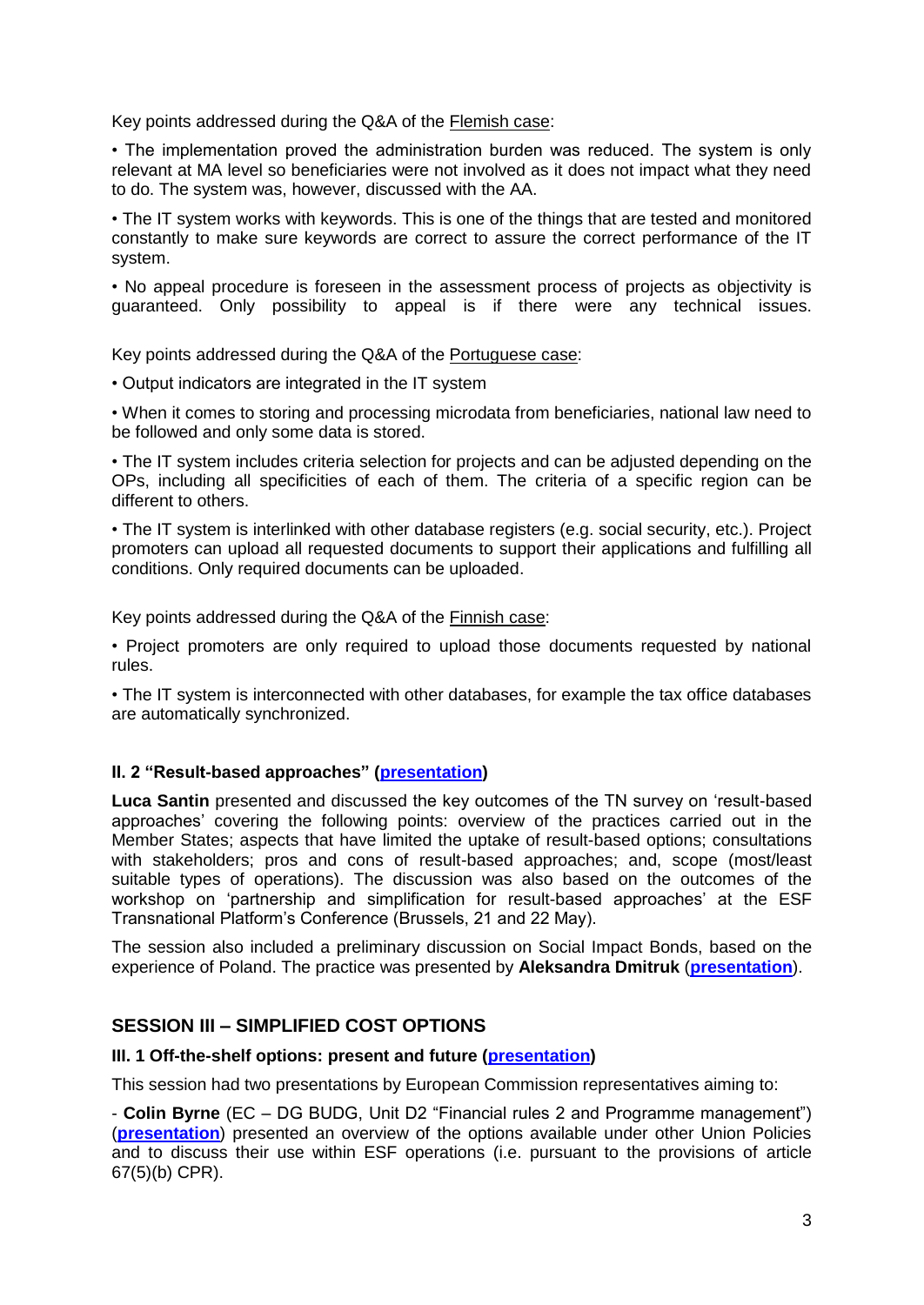- **Michael Grosse** (EC – DG EMPL, Unit F1 "ESF and FEAD: Policy and Legislation") (**[presentation](https://ec.europa.eu/esf/transnationality/filedepot_download/2794/2391)**) presented the state of play of the actual and intended uptake of 'EU level SCO' in the Member States and discuss the possibility to cover other policy areas of ESF(+) OPs.

Key points addressed during the Q&A:

• Expert judgement. For direct management programme, proof is needed. If no statistical data is available, some kind of other information such as an online survey or other kind of justification of costs, like an expert judgement, is needed. Expert judgement may be useful when the category of costs and the costs themselves are unknown.

• As for the assessment of the expert judgement, for direct management it is DG BUDG who double checks that judgement. In shared management, the MA is the ultimate responsible for confirming the expert judgement is reliable. MAs were encouraged to contact their AAs and see what their stance or approach on expert judgement is and discuss directly with them.

• Luca Santin suggested gathering all relevant questions regarding expert judgement (e.g. what it is, how to formalise it, how detailed it should be, etc.) and then discuss the key points at a next TN meeting.

• It is possible to use SCOs from Erasmus+ in ESF directly if the operation and beneficiary are 'similar'. In any case, it is up to the MA to assess if it is applicable.

• How similar those operations should be and who will assess that? Key elements should be similar. The applicability of SCOs to similar operations should be checked with the relevant AA. In any case, firstly the responsibility to assess the use of the SCO is within the MA. Another practical solution for post 2020 is to include the use of potential SCOs in the OP (under art. 88 of the CPR for 2021-2027 programming period). Once validated by the EC, the MA will safely apply the agreed SCOs.

• It is possible to use existing SCOs schemes from Member States or Union policies which are up and running at the moment.

Regarding future possibilities for EU Level SCOs, the vast majority of Member States welcomed the draft proposals presented by DG EMPL. In principle they would consider the possibility to use all or most EU Level SCOs that will be adopted by the EC in the next programming period. Similarly, to what has been done with the actual EU Level SCOs, representatives of the MSs would appreciate to discuss further, within the TN, the details of how these SCOs would be designed and how they should be implemented in the view of DG EMPL.

# **DAY 2 – Friday, 7th June 2019**

#### **III.2 TN guides on ex-ante assessment and SCOs** (outcomes of the peer-review)

Participants reported back in plenary to present the outcomes of the peer-review of the key points to be included in the two TN guides.

The revised version of note presenting the key points, which consolidates the suggestions provided by the groups, is available **[here](https://ec.europa.eu/esf/transnationality/filedepot_download/2794/2509)**.

## **SESSION IV – FUTURE OF SIMPLIFICATION**

**IV.1 Simplification post 2020 [\(presentation\)](https://ec.europa.eu/esf/transnationality/filedepot_download/2794/2395)**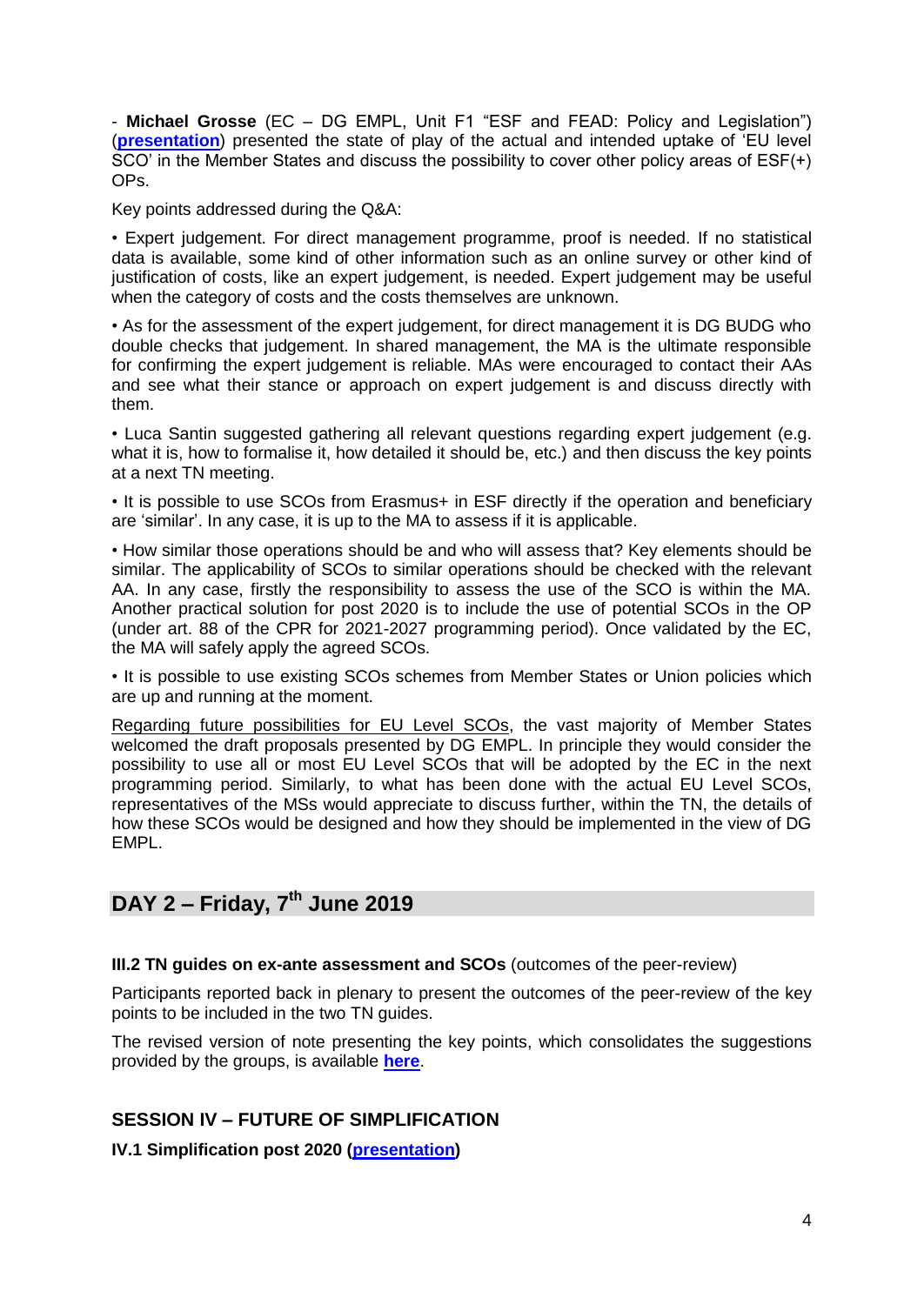Based on the responses provided by TN members to the preliminary survey on 'post-2020', this session aimed to discuss the practical implementation of the key provisions for simplification for the 2021-2027 period, with particular (but not exclusive) attention for the simplified forms of reimbursement/financing (i.e. art. 88 and 89 of the Common Provisions).

Mihael Grosse presented issues and proposals on how to use art. 88 CPR and Annex V (**[presentation](https://ec.europa.eu/esf/transnationality/filedepot_download/2794/2394)**) and address questions raised previously by TN members.

• *Timing of initial approval/programming*. If the MA knows what SCOs will be used, these should be included in the OP in Annex V. If not, the OP can be amended later too.

• *Annex V in practice*. It is basically the same of what we have in Article 14 (1) but with some slight changes in some sections. Information and requirements are explained clearer.

• *When and why should we use Art. 88?* For legal certainty.

• *What should be included in Annex V? Existing SCOs under Art. 14(1)?* Yes, they should be included. Existing SCOs can be further improved and simplified, amounts can be updated and the modified SCOs then validated by AA before including them in Annex V as part of the programming.

• *Existing EU-level SCOs under Art. 14(1)?* Will be adopted by COM in a new Delegated Act; no need for MA to take action if they wish to use them in the future.

• *Off-the-shelf SCOs (like flat rates from the CPR)?* No justification needed when using them, no need to put them into Annex V.

• *Revision of SCOs? Eligibility of new amounts?* If it is just the amount, MAs can do an adjustment (if agreed when adopting the OP), as now it is done with Art. 14(1). Any adjustment method is valid as long as in line with national law or practice. If any major change of the SCO is needed, the OP should be amended.

Key points addressed during the Q&A:

• Any existing SCOs scheme to be used in the future can be included in Annex V. EUlevelSCOs will be set by the EC in a DA and not in the OP.

- The way MA reimburses beneficiaries is not needed in Annex V.
- Automatic adjustment. It should be included and described in Annex V.
- The amendment process of an OP is quicker than for the current programming period.

• According to Art. 88, any form of reimbursement is possible from the MA towards the beneficiary.

Colin Byrne presented what financing not linked to costs (FNLC) according to art. 89 CPR is and how to use it (**[presentation](https://ec.europa.eu/esf/transnationality/filedepot_download/2794/2393)**). The Omnibus regulation already introduced a similar provision, however, it has not been used extensively in the ESF yet.

Key points addressed during the Q&A:

• Legally and technically FNLC can be used to give a premium to performance for those projects that perform above average in order to set incentives.

• There's nothing that prevents MAs to use FNLC in both small and large scale projects. There is no minimum amount.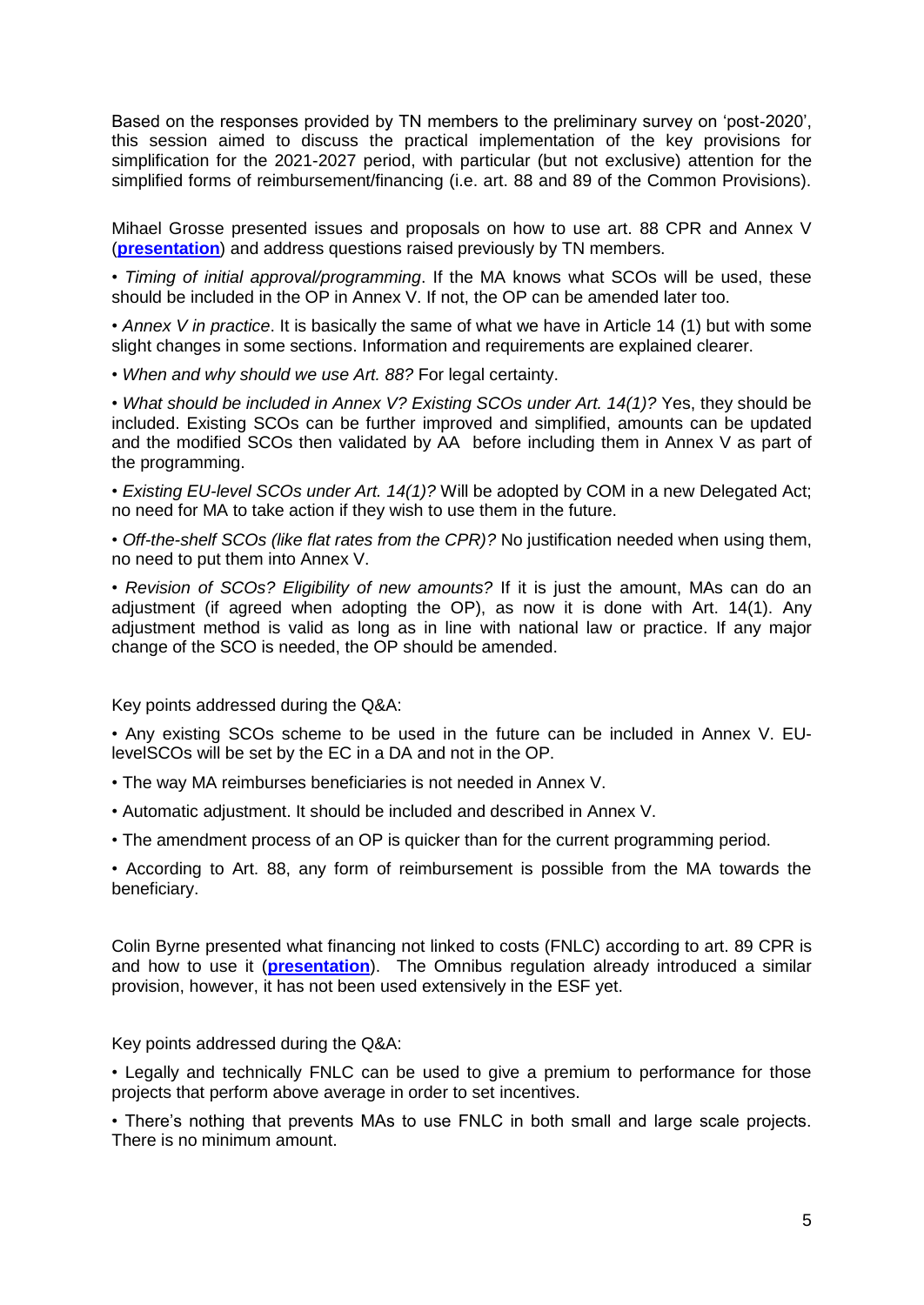• Participants would like to receive more information on the applicability of FNLC to concrete ESF examples.

• EC will only check how payments are done between MA and EC, not with beneficiaries.

• One key different between FNLC and SCOs is that in the first there's no need to provide evidence of the costs while in SCOs there's need for evidence and methodology.

# **IV.2 The future of 'our' network [\(presentation\)](https://ec.europa.eu/esf/transnationality/filedepot_download/2794/2396)**

The TN now involves over 100 representatives of ESF Managing Authorities, Audit Authorities, National Coordination Units, ministries and stakeholders from 27 Member States, as well as several Directorate-Generals and Units of the European Commission. It has been widely recognised as a key forum for discussing concrete ideas and proposals around simplification in the ESF at EU level.

This session aimed to capitalise on the main achievements of the TN and, more importantly, to reflect and discuss the structure and functioning of the TN in the coming years to simplify the work of ESF authorities and stakeholders.

Key points addressed by participants are presented below.

*Past: what did you like most about your experience in the TN, so far?*

- *Discussing with other MSs and the EC at very high professional level on 'hot topics'*
- *All Members States/TN members have been actively involved*
- *There is always someone in the TN to rely on when you go back home*
- *First-hand and up-to-date inputs from the EC*
- *More confidence that we are on right way / feeling of going forward*
- *Collaboration between MA and AA and involvement of the auditors in the TN*
- *Sharing of knowledge, experiences and ideas/proposals / sharing is caring*
- *Networking*
- *Sharing challenges/problems*
- *View issues from different perspectives (and still find joint solutions suitable for all)*
- *Discussions and Q&A with the EC*

#### *Present: what word(s)/sentence would you use to describe our TN today?*

- *Reputation at EU level: TN opinion counts!*
- *Effective / Benefits/advantages for all players (MSs, SH and EC)*
- *Efficient, constantly inspirational, follow-up, growing up*
- *Big*
- *Long lasting*
- *Assuring usefulness of practices discussed*
- *Open and frank / Free speaking*
- *Partnership*
- *Provide solutions thanks to the expertise of practitioners on different levels*